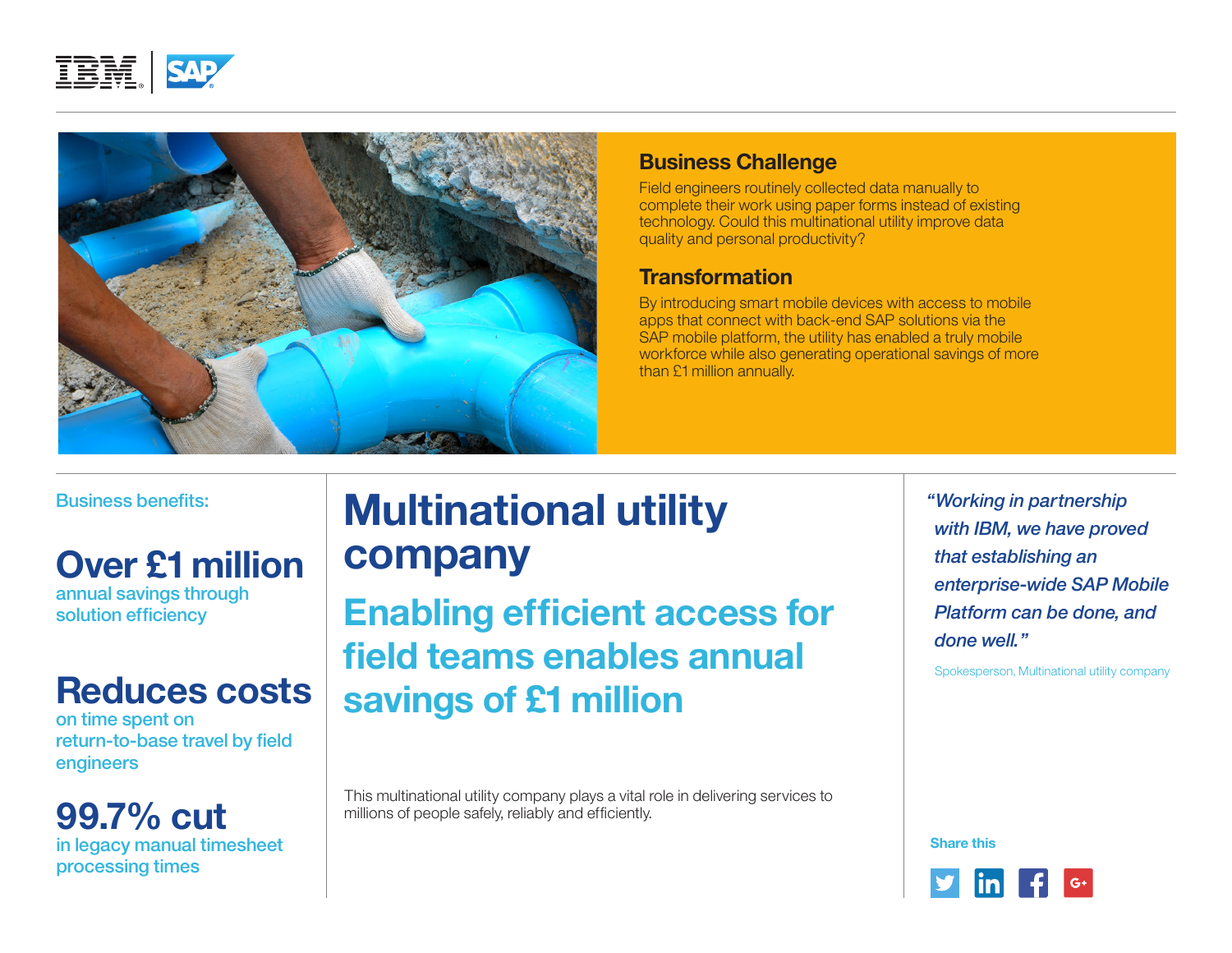# Managing paper complexity

With around 9,000 field engineers tasked to maintain its physical network, this multinational company labored to control and manage thousands of paper documents. The utility knew there had to be a better, more efficient, way to operate.

A spokesperson explains the field engineering challenge: "The overriding challenge was to improve the user experience and raise the productivity of the field engineers. Historically, their work has been based around using paper at the point of work, which required a large team to process and validate the data.

"We also need to meet our regulatory commitments for efficiency improvements through better use of data and leaner operations. To that end, we had a desire to implement a mobile capability throughout the company, and develop the business case for flexible working. Our aim was to prove the concept within a single business unit, and then roll it out across the enterprise."

The utility wanted to empower its workforce in an apps-based world, to support performance and improve its process excellence. For both field- and office-based workers, the company wanted to enable access to the information they needed to make informed decisions and execute their work safely anywhere, anytime and on any device.

Additionally, its mobile solutions needed to ensure that the bidirectional flow of information between the field and the back-office was accurate, and the capture and validation process was automated.

## Challenges of the regulatory environment

The industry regulator reviews utilities' business plans and sets operational targets. In some cases, the regulator can reduce the expenditure permitted on IT support, drastically squeezing planned budgets.

"For example, the actual amount of money that was approved for IT was significantly less than we forecast it would cost to run our IT estate," says a spokesperson. "The challenge is to look at more innovative and efficient ways of delivering more for less, achieve our outputs and maintain a healthy network."

### Building the proof of concept

Field engineers were very familiar with the utility's existing work management processes. Every morning they would download and print their tasks, and work through the list. When they completed all the jobs, sometimes over a couple of days, they logged in to the central system and typed in the data, as well as submitting their timesheets and related data. If jobs took longer than expected, there was no easy way to reschedule work without speaking with supervisors to determine who was available.

"Workers had laptops, but they tended to leave them in the vehicle. When they were out at the point of work, maintaining assets, they took a pad of paper and jotted down the information they needed. They would then type it up back in the van," remarks a spokesperson.

"Because of the number of errors and data validation issues, the backoffice team would then have to spend a great deal of time chasing for corrections and updates. Even then, the asset management solution would often contain corrupt or incorrect data, requiring considerable data cleansing effort.

"We wanted to enable the supervisors to extend rescheduling and work management capabilities out into the field and allocating engineers as efficiently as possible. It is all about user experience, giving the guys in the field the tools to make their own decisions, and operate as a mobile office to do their job whenever they like, wherever they like."

# The right strategic partner

Knowing that mobile solutions were evolving rapidly, the utility looked for a partner that could advise on current options and future strategy.

"We usually specify a delivery partner, and then run the solution in-house," says a spokesperson. "In this case, we also wanted a partner to deliver a service that would take on the operational work and carry the risk, which was quite a cultural shift. We needed confidence in the capabilities of our chosen partner, to ensure that they could provide the solution at the right level of quality and deliver to the service level agreements.

"We selected IBM on the basis of quality, and IBM put forward the most compelling case around solution knowledge and capability to deliver.

#### **Challenge in detail**

Field engineers routinely collected data manually to complete their work using paper forms instead of their existing technology, which was slow and prone to error. Keying handwritten information into back-office systems was similarly inefficient, and required a team to validate data and chase for missing or corrected information.

Could this multinational utility company improve quality and boost productivity, and meet cost-saving targets set by its regulator?

#### **Solution delivery**

By introducing smart mobile devices and apps that connect to SAP solutions, this utility's field engineers have become a truly mobile workforce.

Data is entered, scanned or photographed directly into smart mobile devices and relayed directly to the backend applications via the SAP Mobile Platform. IBM designed the SAP Mobile Platform architecture, and hosts the apps and services using IBM Cloud Managed Services for SAP Applications.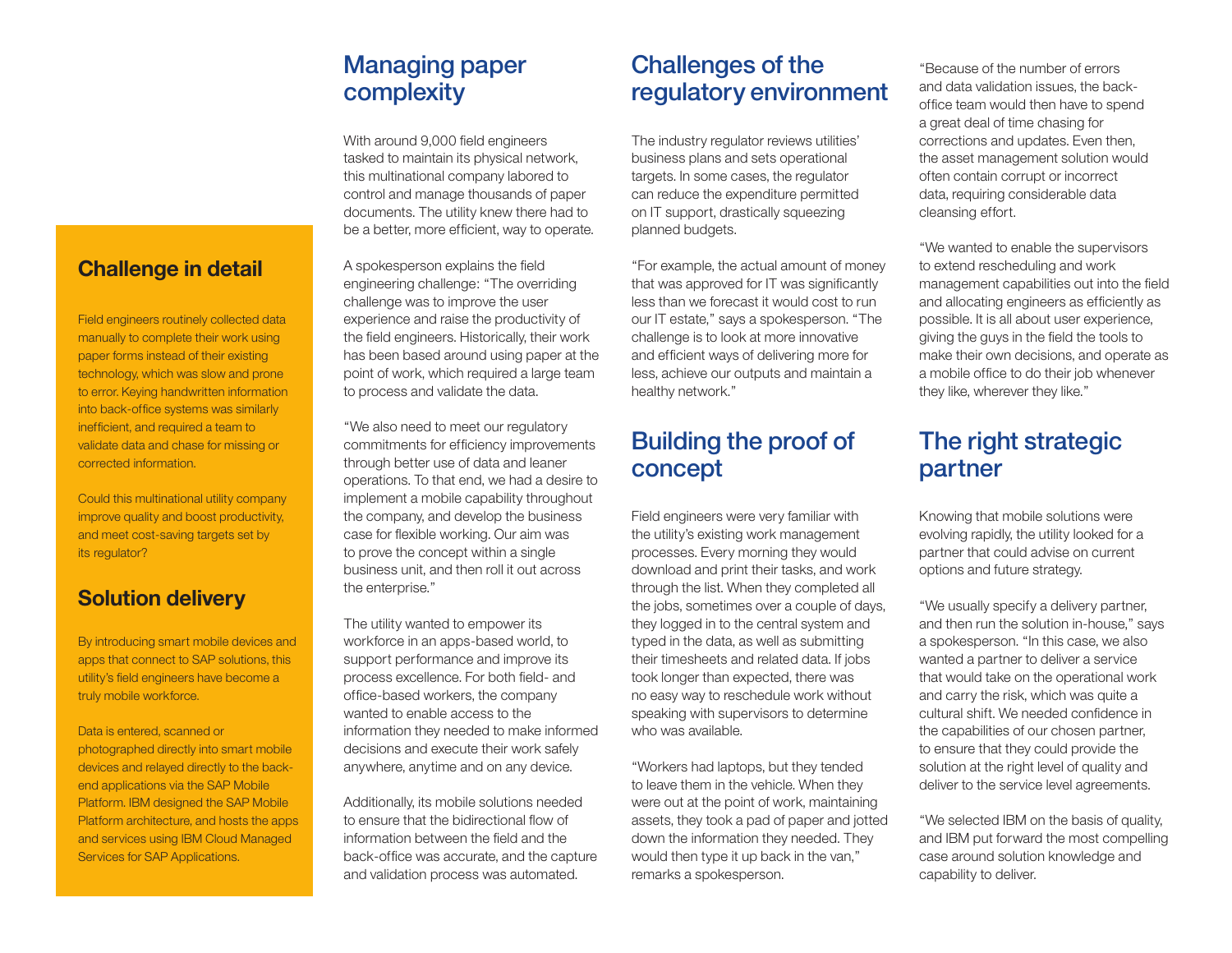"In particular, IBM offered deep mobile environment experience, based on the use of the platform as a service concept, with global teams able to handle national and international deployment with high-level collaboration with SAP.

"Additionally, IBM scores highly in analysts' assessments of mobile solution capabilities, which helped to build trust that we would gain access to both the right solution and create an effective mobile roadmap."

Working with IBM, the utility piloted its mobile solutions by creating smart device apps that field engineers use to capture data on-site and feed it back via the SAP mobile platform to back-end systems and applications automatically. Engineers can choose from a menu of apps to suit their regular tasks.

For example, asset condition data can be entered on-site, with attached images; timesheets can be completed and returned daily; task lists are updated in real time, so managers can see when to re-assign work between engineers.

Introducing mobile applications has transformed the culture by enabling teamwork, almost by default. Engineers use instant messaging and video to share information, request help and keep managers informed of problems and overruns, taking their mobile office with them. There is very little need for trips back to the office to update files, and data is transferred without for manual processing.

A spokesperson comments, "The overall saving predicted in the twelve months since the system went live is GBP 1 million per year, generated through solution efficiency savings.

"There are further savings by moving the back-office team away from typing up reports and error-checking, and into data quality and analysis roles to help drive efficiency throughout the business.

"In the same way that office workers sit in meetings or walk around the office with their smart device in hand, we have taken a 'mobile-first' attitude to enabling the field staff to do their jobs wherever they are.

"For example, if you want to reach someone and need their details, whether you are at the water cooler or at a field site, you can search the corporate directory. Everybody wants an app, and I can see demand and usage growing in the years to come."

### Scalable, enterprise mobility

A key challenge was to create a mobile strategy that fits the company's larger corporate strategy, within the regulatory environment. The need to deliver cost savings and productivity improvements combined with maintaining extraordinarily high availability of the network places unique requirements on the utility. IBM set up a safe, secure corporate app store on SAP Mobile Platform cloud edition solutions, managed and maintained by IBM.

This enables enterprise-level standards of quality control, such as using IBM® AppScan® to check for code vulnerabilities and staged testing and deployment. IBM offers defined service levels for application availability and service, and carries the operational risk of maintaining and managing the platform.

The IBM offering covers critical points for enterprise mobility projects. It includes the flexibility to utilize multiple mobile app developers on one platform, and with the controls in place to ensure mobile app code meets quality requirements and limitations on access to the platform, and to minimize risk of malware. The central platform approach enables management and control of mobile devices across the enterprise in line with company policies, integrated with controlled access to back-end systems to support end-to-end business processes.

Apps are managed in a corporate app store. IBM hosting includes management to monitor the platform and minimize the risk of downtime, based on a highly resilient cloud infrastructure.

This is delivered to the utility via a servicebased contract, showing a cost per device per month. The pricing model provides transparency that enables IS departments to identify which devices are being used, and allocate appropriate costs to each business unit. IBM is responsible for maintaining and managing every aspect of the service.

The services deliver mobile device management and mobile applications runtime based on SAP Mobile Platform and SAP Afaria solutions, and provides a flexible integrated development environment for third-party developers. Cloud services are provided through IBM Cloud Managed Services for SAP Applications.

"By outsourcing operations and delivery to IBM, we have eliminated many of the traditional headaches associated with introducing new technologies and services within a large enterprise," says

#### **Benefits in detail**

- Saves more than £1 million annually through solution efficiency.
- Cut return-to-base costs (time spent on travel by field engineers).
- Cut legacy timesheet process that typically took around 60 minutes to less than 10 seconds, a 99.7 percent gain.

#### **Key components**

**Applications:** SAP® Mobile Platform, SAP Afaria, SAP ERP, IBM Cloud Managed Services for SAP Applications

**Software:** IBM® AppScan®

**Services: IBM Global Business** Services®